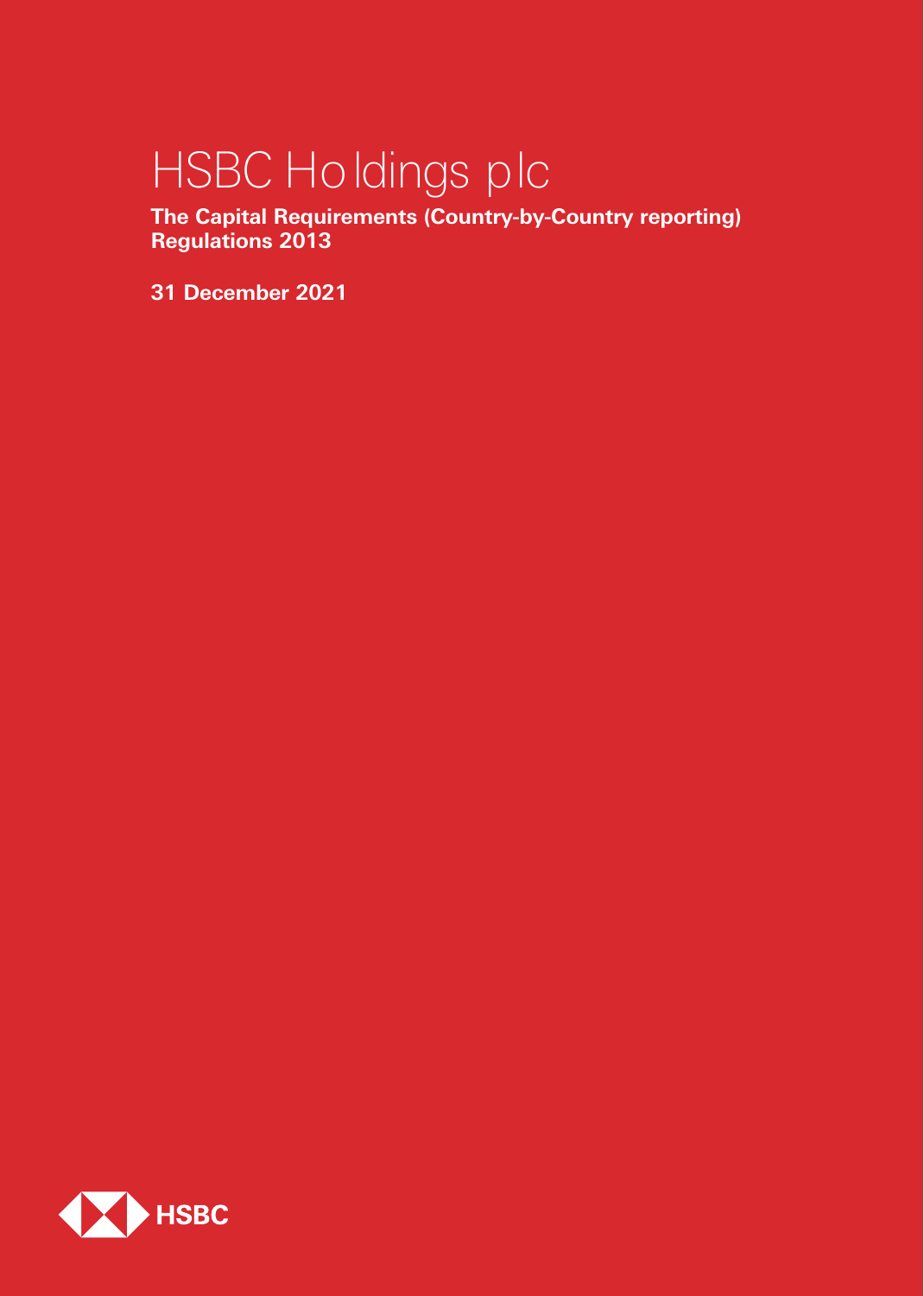This report has been prepared for HSBC Holdings plc and its subsidiaries (the 'HSBC Group') to comply with The Capital Requirements (Country-by-Country Reporting) Regulations 2013, which implement article 89 of the Capital Requirements Directive IV ('CRD IV').

The HSBC Group is one of the largest international banking and financial services organisations in the world. Full details of the nature of our business activities are set out in pages 13 and 30–36 of *HSBC Holdings plc's Annual Report and Accounts 2021*.

This report shows the turnover, profit before tax, corporation tax paid and average number of employees on a full-time equivalent basis for the entities located in the countries in which we operate.

#### 1 Basis of preparation

#### (a) Country

Each subsidiary or branch is allocated to the country in which it is resident for tax purposes. The data is aggregated for all the subsidiaries and branches allocated to each country.

#### (b) Turnover and profit before tax

Turnover and profit before tax are compiled from the HSBC Holdings plc consolidated financial statements for the year ended 31 December 2021, which are prepared in accordance with International Financial Reporting Standards ('IFRSs'). Consolidation adjustments and the elimination of intra-HSBC transactions are shown within the 'Group Accounting Adjustments' section of the report, to bring total turnover and profit before tax in line with that disclosed in the *HSBC Holdings plc Annual Report and Accounts 2021*. Turnover represents 'Net operating income before change in expected credit losses and other credit impairment charges' and excludes dividend payments between group companies.

#### (c) Corporation tax paid

Corporation tax paid represents the net cash taxes paid to, or received from, the tax authority in each country.

Corporation tax paid is reported on a cash basis and will normally differ from the tax expense recorded for accounts purposes due to two main types of timing difference:

- Differences arising from the due dates for tax payments in each country and the basis on which those payments are calculated. These requirements vary between countries. For example, the local requirement may be to make payments calculated on estimated taxable profit for the current period or, alternatively, on the taxable profit of the prior year. Due dates may be designed so that the full tax liability is paid during the year, after the year end or partly in the current year and partly after the year end.
- Differences between when income and expenses are accounted for under IFRSs and when they become taxable. These timing differences may be due to the application of local tax rules or differences between IFRSs and local accounting rules, on which tax returns are based.

#### Full-time equivalent employees ('FTEs')

FTEs are allocated to the country in which they are primarily based for the performance of their employment duties. The figures disclosed represent the average number of FTEs in each country during the period.

#### (e) Public subsidies received

There were no public subsidies received during the period.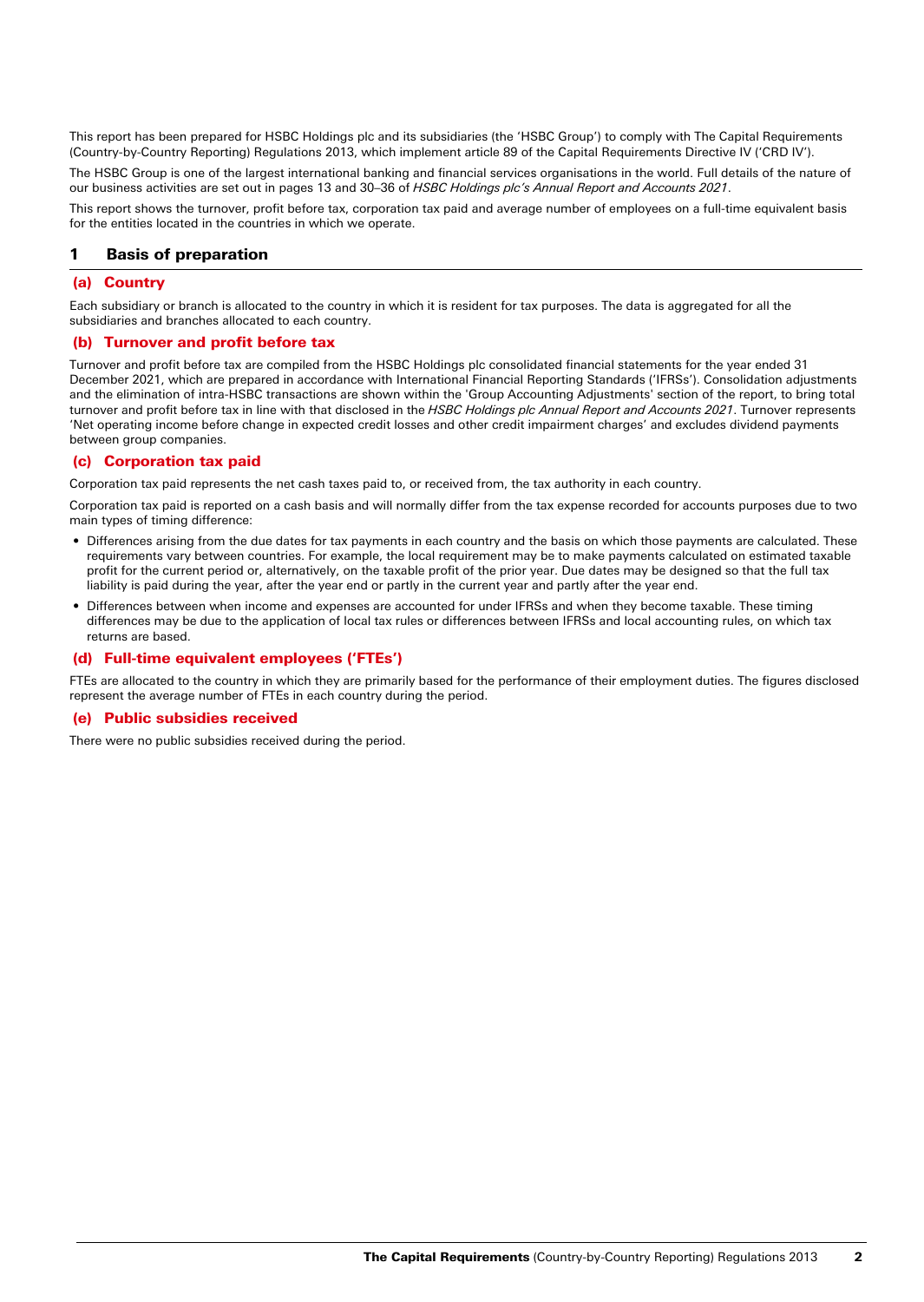# 2 Country-by-Country Reporting

#### Country–by–Country Reporting

|                                                          |                          | Year ended 31 December 2021 |                                                 |                                                                            |  |
|----------------------------------------------------------|--------------------------|-----------------------------|-------------------------------------------------|----------------------------------------------------------------------------|--|
|                                                          | <b>Turnover</b><br>US\$m | Average FTEs <sup>9</sup>   | Profit/(loss)<br>before $\text{tax}^1$<br>US\$m | <b>Corporation</b><br>tax paid/<br>(refunded) <sup>8</sup><br><b>US\$m</b> |  |
| <b>Europe</b>                                            |                          |                             |                                                 |                                                                            |  |
| United Kingdom <sup>2</sup>                              | 24,420                   | 36,536                      | 4,710                                           | 432                                                                        |  |
| - of which: UK Bank Levy Charge                          |                          |                             | (116)                                           |                                                                            |  |
| - of which: reversal of impairment of subsidiaries       | 2,967                    |                             | 2,967                                           |                                                                            |  |
| France                                                   | 2,284                    | 6,899                       | 70                                              | (5)                                                                        |  |
| Germany                                                  | 1,222                    | 2,510                       | 321                                             | 164                                                                        |  |
| Switzerland                                              | 536                      | 777                         | 44                                              |                                                                            |  |
| Poland                                                   | 372                      | 3,399                       | 39                                              | $\,6\,$                                                                    |  |
| Jersey                                                   | 247                      | 686                         | 92                                              | 11                                                                         |  |
| Malta                                                    | 170                      | 1,196                       | 33                                              | 14                                                                         |  |
| Luxembourg                                               | 144                      | 332                         | (20)                                            | $\boldsymbol{9}$                                                           |  |
| Ireland                                                  | 133                      | 317                         | 19                                              | $\sqrt{4}$                                                                 |  |
| Guernsey                                                 | 116                      | 157                         | 45                                              | $\boldsymbol{9}$                                                           |  |
| Spain                                                    | 73                       | 110                         | 33                                              | $\overline{7}$                                                             |  |
| Netherlands                                              | 69                       | 60                          | 40                                              | 13                                                                         |  |
| Greece                                                   | 52                       | 328                         | 11                                              | $\qquad \qquad -$                                                          |  |
| <b>Russian Federation</b>                                | 50                       | 229                         | 16                                              | $\mathbf{1}$                                                               |  |
| Italy                                                    | 46                       | 92                          | 13                                              | 10                                                                         |  |
| Czech Republic                                           | 36                       | 67                          | 20                                              | $\mathbf{3}$                                                               |  |
| Armenia                                                  | 31                       | 289                         | $\overline{7}$                                  | $\qquad \qquad -$                                                          |  |
| Belgium                                                  | 18                       | 22                          | 9                                               | $\sqrt{3}$                                                                 |  |
| Isle of Man                                              | 16                       | 127                         | 10                                              |                                                                            |  |
| Sweden                                                   | 5                        | 12                          |                                                 |                                                                            |  |
| Asia                                                     |                          |                             |                                                 |                                                                            |  |
| Hong Kong <sup>3</sup>                                   | 17,316                   | 29,030                      | 6,134                                           | 674                                                                        |  |
| Mainland China                                           | 3,956                    | 28,387                      | 3,321                                           | 36                                                                         |  |
| - of which: Bank of Communications Co., Ltd <sup>4</sup> |                          |                             | 2,461                                           |                                                                            |  |
| India                                                    | 3,310                    | 38,589                      | 1,108                                           | 404                                                                        |  |
| Singapore                                                | 1,479                    | 3,266                       | 470                                             | 31                                                                         |  |
| Australia                                                | 946                      | 1,832                       | 383                                             | 112                                                                        |  |
| Malaysia                                                 | 825                      | 6,460                       | 139                                             | 27                                                                         |  |
| Taiwan                                                   | 422                      | 2,088                       | 131                                             | 20                                                                         |  |
| Indonesia                                                | 417                      | 3,283                       | 130                                             | 42                                                                         |  |
| Korea, Republic of                                       | 299                      | 524                         | 147                                             | 56                                                                         |  |
| Philippines                                              | 266                      | 6,056                       | 26                                              | $\sqrt{3}$                                                                 |  |
| Japan                                                    | 220                      | 353                         | 63                                              | $20\,$                                                                     |  |
| Vietnam                                                  | 189                      | 1,266                       | 78                                              | 15                                                                         |  |
| Thailand                                                 | 163                      | 429                         | 75                                              | 21                                                                         |  |
| Bangladesh                                               | 159                      | 819                         | 81                                              | 42                                                                         |  |
| Sri Lanka                                                | 137                      | 3,796                       | 42                                              | $\, 8$                                                                     |  |
| Macau                                                    | 89                       | 240                         | 38                                              | $\overline{4}$                                                             |  |
| New Zealand                                              | 85                       | 226                         | 36                                              | $\,8\,$                                                                    |  |
| <b>Mauritius</b>                                         | 38                       | 316                         | 12                                              |                                                                            |  |
| Maldives                                                 | $10$                     | $18\,$                      | $\overline{7}$                                  | $\mathbf{1}$                                                               |  |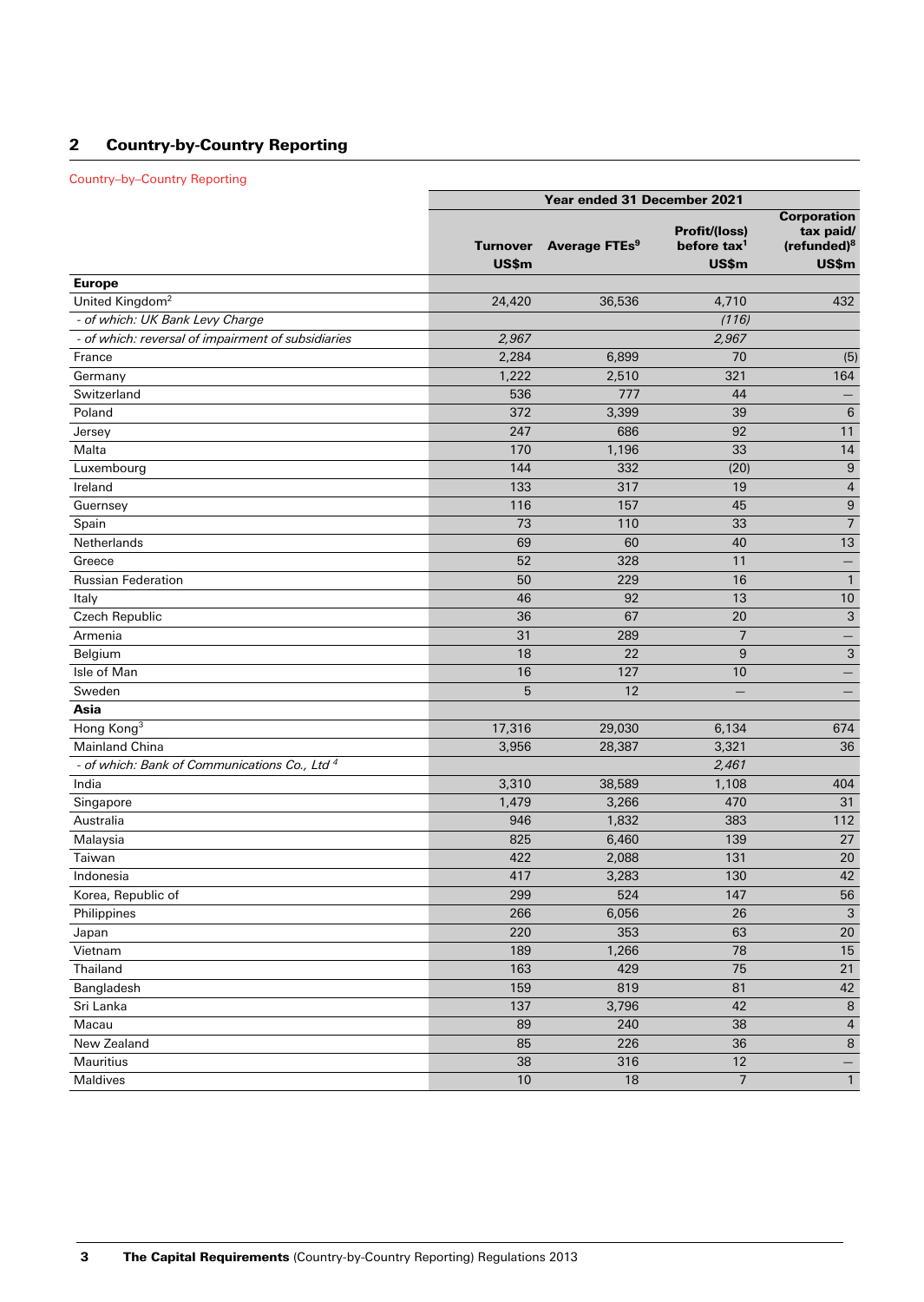#### Country–by–Country Reporting (continued)

|                                                           | Year ended 31 December 2021 |                           |                                               |                                                            |
|-----------------------------------------------------------|-----------------------------|---------------------------|-----------------------------------------------|------------------------------------------------------------|
|                                                           | <b>Turnover</b>             | Average FTEs <sup>9</sup> | <b>Profit/(loss)</b><br>before $\text{tax}^1$ | <b>Corporation</b><br>tax paid/<br>(refunded) <sup>8</sup> |
|                                                           | US\$m                       |                           | US\$m                                         | US\$m                                                      |
| <b>Middle East and Africa</b>                             |                             |                           |                                               |                                                            |
| <b>United Arab Emirates</b>                               | 1,052                       | 2.743                     | 315                                           | 47                                                         |
| - of which: impairment of subsidiaries                    | (120)                       |                           | (120)                                         |                                                            |
| Egypt                                                     | 534                         | 2,768                     | 283                                           | 82                                                         |
| Turkey                                                    | 296                         | 1,941                     | 138                                           | 28                                                         |
| Saudi Arabia                                              | 190                         | 285                       | 370                                           | 14                                                         |
| - of which: Associates and JVs <sup>4</sup>               |                             |                           | 276                                           |                                                            |
| Qatar                                                     | 177                         | 275                       | 120                                           | $\overline{7}$                                             |
| Oman                                                      | 176                         | 752                       | 55                                            | $\mathbf{1}$                                               |
| South Africa                                              | 104                         | 162                       | 63                                            | 15                                                         |
| <b>Bahrain</b>                                            | 84                          | 194                       | 45                                            |                                                            |
| Kuwait                                                    | 44                          | 65                        | 29                                            |                                                            |
| Israel                                                    | 34                          | 80                        | $\overline{7}$                                | 3                                                          |
| Algeria                                                   | 33                          | 110                       | 23                                            | 8                                                          |
| Lebanon                                                   | $\mathbf{1}$                | 3                         |                                               |                                                            |
| <b>North America</b>                                      |                             |                           |                                               |                                                            |
| <b>United States</b>                                      | 5,808                       | 7,701                     | 754                                           | 8                                                          |
| Canada                                                    | 1,924                       | 4,986                     | 768                                           | 222                                                        |
| Bermuda <sup>5</sup>                                      | 235                         | 393                       | 96                                            |                                                            |
| Cayman Islands <sup>5</sup>                               | $\mathbf{1}$                | $\overline{2}$            | (5)                                           |                                                            |
| British Virgin Islands <sup>5</sup>                       | $\mathbf{1}$                |                           | 12                                            |                                                            |
| <b>Latin America</b>                                      |                             |                           |                                               |                                                            |
| Mexico                                                    | 2,460                       | 15,670                    | 483                                           | 71                                                         |
| - of which: impairment of goodwill                        |                             |                           | (110)                                         |                                                            |
| Argentina                                                 | 628                         | 3,326                     | 98                                            | 20                                                         |
| Uruguay                                                   | 66                          | 246                       | 16                                            |                                                            |
| Brazil                                                    | 51                          | 138                       | 5                                             | 6                                                          |
| Chile                                                     | 38                          | 79                        | 23                                            | 3                                                          |
| <b>Group Accounting Adjustments<sup>6</sup></b>           |                             |                           |                                               |                                                            |
| Intra-HSBC transactions eliminated on consolidation       | (21, 836)                   |                           |                                               |                                                            |
| Reversal of impairments of goodwill                       |                             |                           | (477)                                         |                                                            |
| Elimination of impairments of investments in subsidiaries | (2,828)                     |                           | (2,828)                                       |                                                            |
| Other $7$                                                 | (87)                        |                           | 580                                           |                                                            |
| <b>Total</b>                                              | 49,552                      | 223,042                   | 18,906                                        | 2.740                                                      |

1 A geographical analysis of profit before tax is provided on page 114 of the HSBC Holdings plc Annual Report and Accounts 2021. That analysis by country *is different from the table above, which is based on country of tax residence.*

*2 The UK profit/(loss) before tax includes \$4,785m for HSBC UK Bank plc, \$269m for HSBC Bank plc and \$(913)m for HSBC Holdings plc. The amount for HSBC Holdings plc includes \$3,065m for the reversal of impairments of investments in subsidiaries, which are offset in the Group Accounting Adjustments*  section of this report. As a result of timing differences, some impairments of investments in subsidiaries are recorded in entities' solus financial statements in *a different period from that in which they are reflected for Country-by-Country Reporting.* 

*3 Hong Kong Special Administrative Region of the People's Republic of China.*

*4 Share of profit from associates and JVs. The Saudi British Bank and Bank of Communications Co., Ltd are reported after tax.*

*5 Local statutory tax rate is 0%. 6 Accounting adjustments arising on group consolidation and not included in the results of any jurisdiction.*

*7 This mainly relates to differences in hedging designations between consolidated and subsidiary level and elimination of fair value gains on holdings of intragroup securities.*

*8 The cash flow statement contained within the* HSBC Holdings plc Annual Report and Accounts 2021 *shows tax paid of \$3,077m. That figure also includes withholding taxes paid.*

*9 FTEs as at 31 December 2021 as reported on page 29 of the* HSBC Holdings plc Annual Report and Accounts 2021 *was 219,697. The FTEs figure above was the average for the year.*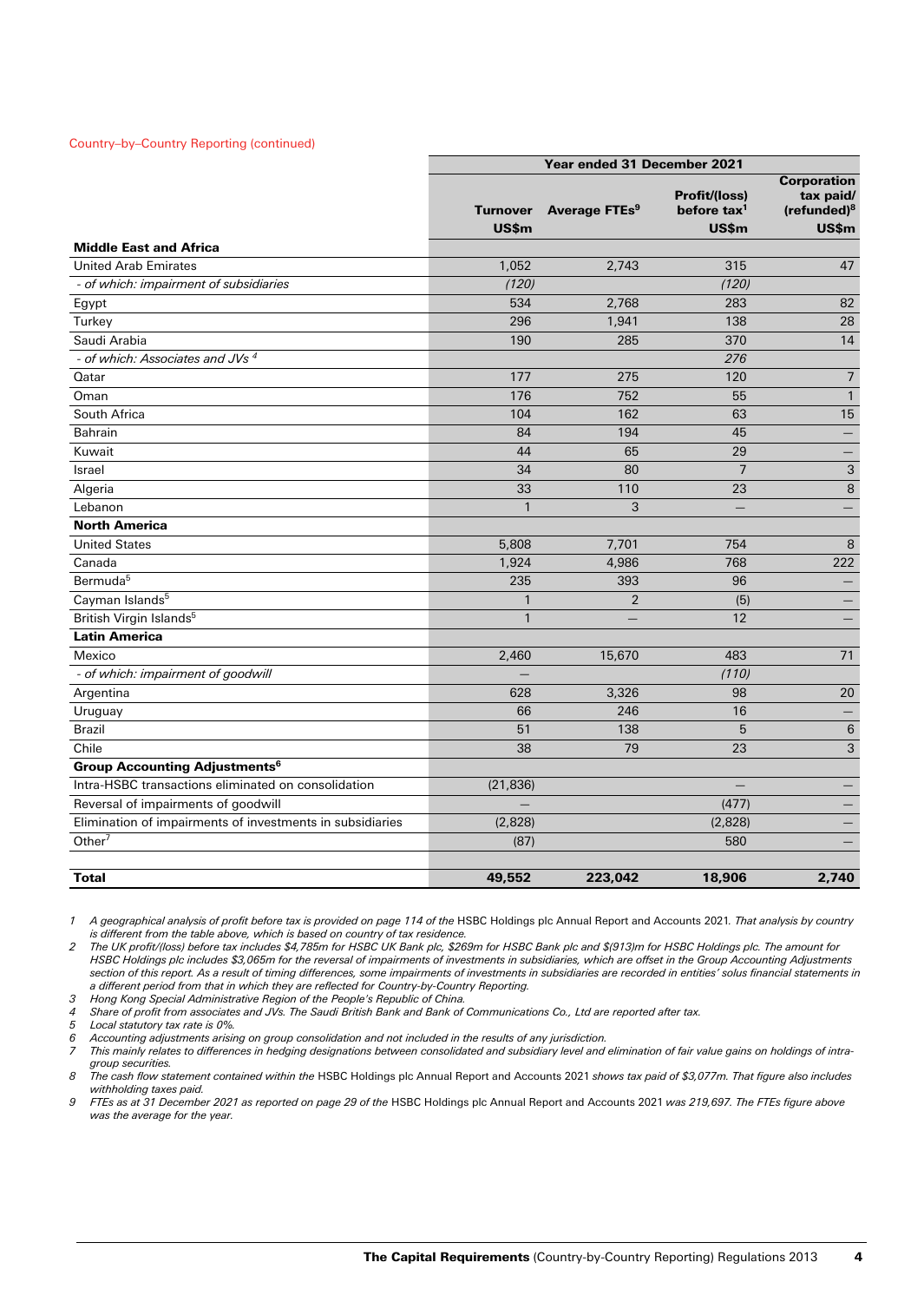The main subsidiaries of HSBC Holdings plc, their main business activities and their country of operation as at 31 December 2021 are as follows:

| <b>Main subsidiary</b>                                                     | <b>Country</b>              | Nature of activities <sup>1</sup> |
|----------------------------------------------------------------------------|-----------------------------|-----------------------------------|
| <b>Europe</b>                                                              |                             |                                   |
| <b>HSBC Bank plc</b>                                                       | United Kingdom              | <b>GB&amp;M</b>                   |
| <b>HSBC UK Bank plc</b>                                                    | United Kingdom              | WPB, CMB                          |
| <b>HSBC Continental Europe</b>                                             | France                      | WPB, CMB, GB&M                    |
| <b>HSBC Trinkaus &amp; Burkhardt AG</b>                                    | Germany                     | WPB, CMB, GB&M                    |
| Asia                                                                       |                             |                                   |
| Hang Seng Bank Limited                                                     | Hong Kong                   | WPB, CMB, GB&M                    |
| HSBC Bank (China) Company Limited                                          | China                       | WPB, CMB, GB&M                    |
| <b>HSBC Bank Malaysia Berhad</b>                                           | Malaysia                    | WPB, CMB, GB&M                    |
| <b>HSBC Life (International) Limited</b>                                   | Hong Kong <sup>2</sup>      | WPB, CMB                          |
| The Hongkong and Shanghai Banking Corporation Limited                      | Hong Kong                   | WPB, CMB, GB&M                    |
| <b>Middle East and North Africa</b>                                        |                             |                                   |
| <b>HSBC Bank Middle East Limited</b>                                       | <b>United Arab Emirates</b> | WPB, CMB, GB&M                    |
| <b>North America</b>                                                       |                             |                                   |
| <b>HSBC Bank Canada</b>                                                    | Canada                      | WPB, CMB, GB&M                    |
| HSBC Bank USA, N.A.                                                        | <b>USA</b>                  | WPB, CMB, GB&M                    |
| <b>Latin America</b>                                                       |                             |                                   |
| HSBC Mexico, S.A., Institución de Banca Múltiple,<br>Grupo Financiero HSBC | Mexico                      | WPB, CMB, GB&M                    |

*1 HSBC's four principal global businesses are Wealth Management and Private Banking ('WPB'), Commercial Banking ('CMB'), Global Banking and Markets ('GB&M') and Corporate Centre. Refer to pages 30-36 of the* HSBC Holdings plc Annual Report and Accounts 2021 *for descriptions of the global businesses.*

*2 HSBC Life (International) Limited is resident in Hong Kong for tax purposes. Bermuda is the company's place of incorporation.*

Details of all HSBC subsidiaries, as required under Section 409 of the Companies Act 2006, are set out on pages 388–393 of the *HSBC Holdings plc Annual Report and Accounts 2021*.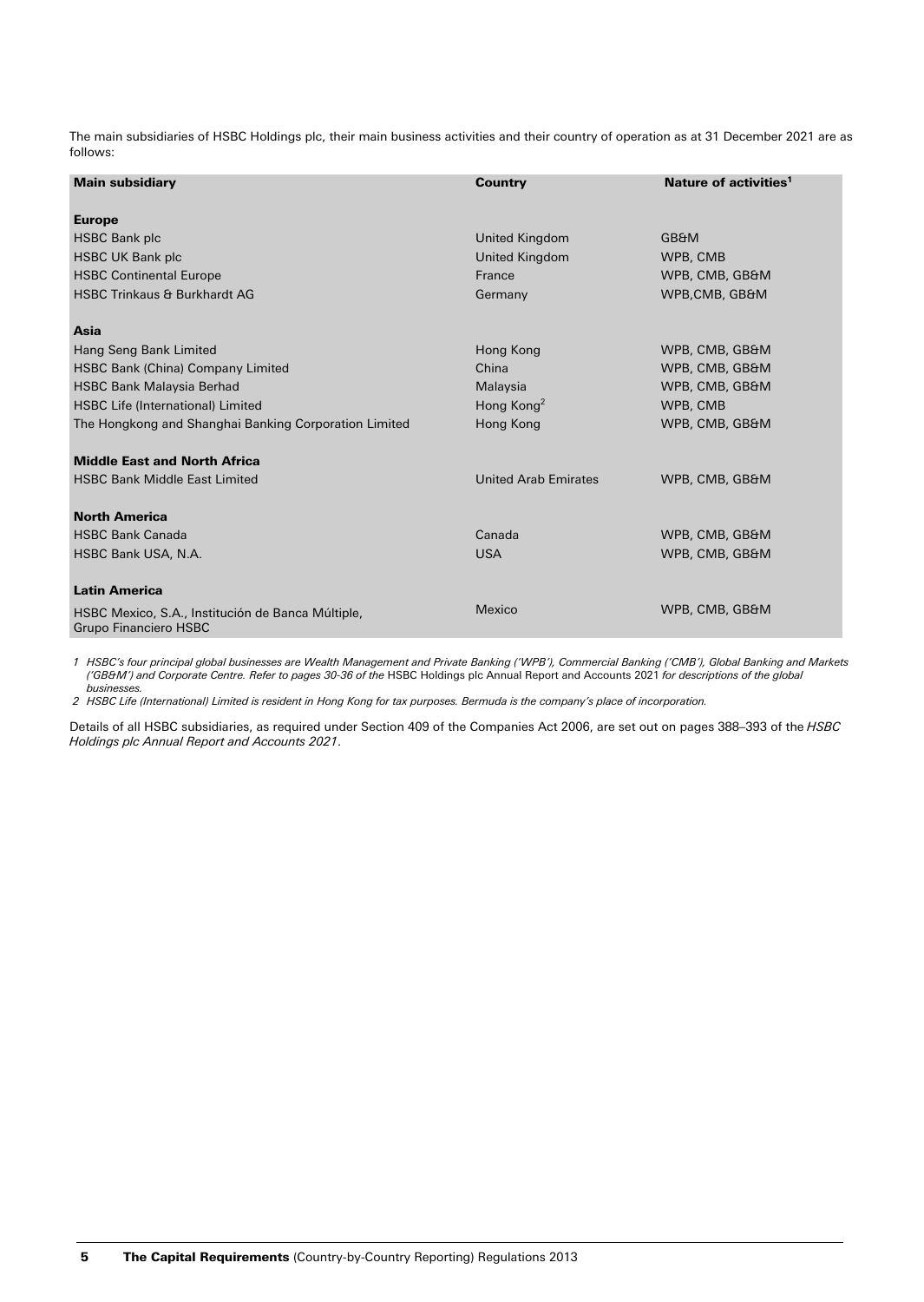# *Independent auditors' report to the directors of HSBC Holdings plc*

# **Report on the audit of the country-by-country information**

# **Opinion**

In our opinion, HSBC Holdings plc's country-by-country information for the year ended 31 December 2021 has been properly prepared, in all material respects, in accordance with the requirements of the Capital Requirements (Country-by-Country Reporting) Regulations 2013.

We have audited the country-by-country information for the year ended 31 December 2021 in the Country-by-Country Report.

# **Basis for opinion**

We conducted our audit in accordance with International Standards on Auditing (UK) ("ISAs (UK)"), including ISA (UK) 800 and ISA (UK) 805, and applicable law. Our responsibilities under ISAs (UK) are further described in the Auditors' responsibilities for the audit of the country-by-country information section of our report. We believe that the audit evidence we have obtained is sufficient and appropriate to provide a basis for our opinion.

#### *Independence*

We remained independent of HSBC Holdings plc ("the company") in accordance with the ethical requirements that are relevant to our audit of the country-by-country information in the UK, which includes the FRC's Ethical Standard, as applicable to listed public interest entities, and we have fulfilled our other ethical responsibilities in accordance with these requirements.

#### **Emphasis of matter - Basis of preparation**

In forming our opinion on the country-by-country information, which is not modified, we draw attention to note 1 of the country-by-country information which describes the basis of preparation. The country-by-country information is prepared for the directors for the purpose of complying with the requirements of the Capital Requirements (Country-by-Country Reporting) Regulations 2013. The country-by-country information has therefore been prepared in accordance with a special purpose framework and, as a result, the country-by-country information may not be suitable for another purpose.

# **Conclusions relating to going concern**

Our evaluation of the directors' assessment of the company's ability to continue to adopt the going concern basis of accounting included:

- Performing a risk assessment to identify factors that could impact the going concern basis of accounting, including the impact of external risks including geopolitical, Covid-19 and climate change risks.
- Understanding and evaluating the company's financial forecasts and the stress testing of liquidity and regulatory capital, including the severity of the stress scenarios that were used.
- Understanding and evaluating credit rating agency ratings and actions.
- Reading and evaluating the adequacy of the disclosures made in HSBC Holdings plc's Annual Report and Accounts 2021 in relation to going concern.

Based on the work we have performed, we have not identified any material uncertainties relating to events or conditions that, individually or collectively, may cast significant doubt on the company's ability to continue as a going concern for a period of at least twelve months from the date on which the country-by-country information is authorised for issue.

In auditing the country-by-country information, we have concluded that the directors' use of the going concern basis of accounting in the preparation of the country-by-country information is appropriate.

However, because not all future events or conditions can be predicted, this conclusion is not a guarantee as to the company's ability to continue as a going concern.

Our responsibilities and the responsibilities of the directors with respect to going concern are described in the relevant sections of this report.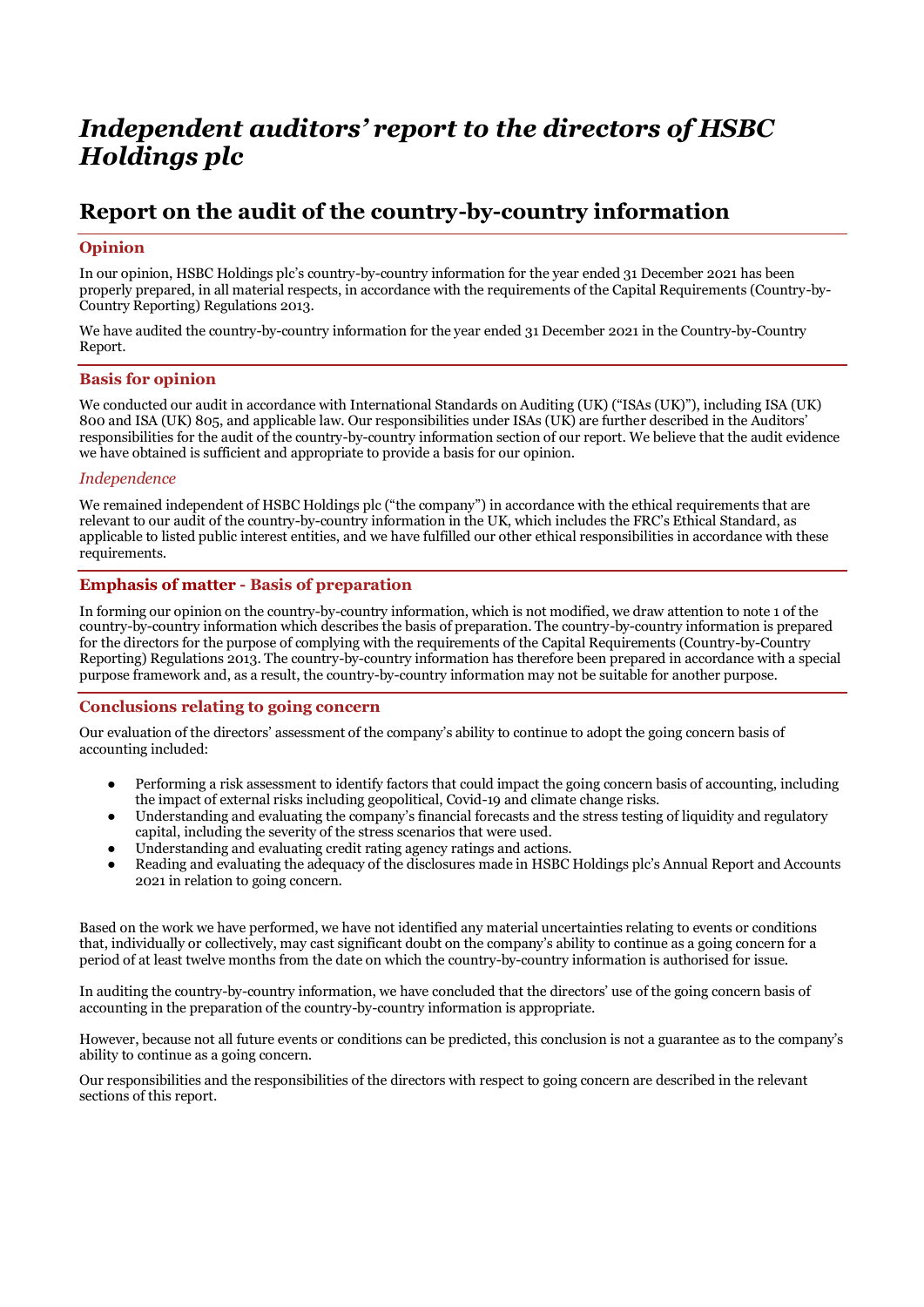# **Responsibilities for the country-by-country information and the audit**

#### *Responsibilities of the directors for the country-by-country information*

The directors are responsible for the preparation of the country-by-country information in accordance with the requirements of the Capital Requirements (Country-by-Country Reporting) Regulations 2013 as explained in the basis of preparation in note 1 to the country-by-country information, and for determining that the basis of preparation and accounting policies are acceptable in the circumstances. The directors are also responsible for such internal control as they determine is necessary to enable the preparation of country-by-country information that is free from material misstatement, whether due to fraud or error.

In preparing the country-by-country information, the directors are responsible for assessing the company's ability to continue as a going concern, disclosing as applicable, matters related to going concern and using the going concern basis of accounting unless the directors either intend to liquidate the company or to cease operations, or have no realistic alternative but to do so.

#### *Auditors' responsibilities for the audit of the country-by-country information*

It is our responsibility to report on whether the country-by-country information has been properly prepared in accordance with the relevant requirements of the Capital Requirements (Country-by-Country Reporting) Regulations 2013.

Our objectives are to obtain reasonable assurance about whether the country-by-country information as a whole is free from material misstatement, whether due to fraud or error, and to issue an auditors' report that includes our opinion. Reasonable assurance is a high level of assurance, but is not a guarantee that an audit conducted in accordance with ISAs (UK) will always detect a material misstatement when it exists. Misstatements can arise from fraud or error and are considered material if, individually or in the aggregate, they could reasonably be expected to influence the economic decisions of users taken on the basis of this country-by-country information.

Irregularities, including fraud, are instances of non-compliance with laws and regulations. We design procedures in line with our responsibilities, outlined above, to detect material misstatements in respect of irregularities, including fraud. The extent to which our procedures are capable of detecting irregularities, including fraud, is detailed below.

Based on our understanding of the company/industry, we identified that the principal risks of non-compliance with laws and regulations related to breaches of financial crime laws and regulations and regulatory compliance, including regulatory reporting requirements and conduct of business, and we considered the extent to which non-compliance might have a material effect on the country-by-country information. We also considered those laws and regulations that have a direct impact on the country-by-country information such as applicable tax legislation and the Capital Requirements (Country-by-Country Reporting) Regulations 2013. We evaluated management's incentives and opportunities for fraudulent manipulation of the country-by-country information (including the risk of override of controls), and determined that the principal risks were related to posting inappropriate journal entries to increase revenue or reduce costs, creating fictitious trades to hide losses or to improve financial performance, and management bias in accounting estimates.

The group engagement team shared this risk assessment with the component auditors as part of our audit of the group financial statements for the period ended 31 December 2021 so that they could include appropriate audit procedures in response to such risks in their work. Audit procedures performed by the group engagement team and/or component auditors included:

- Review of correspondence with and reports from the regulators, including the Prudential Regulation Authority ('PRA') and Financial Conduct Authority ('FCA');
- Reviewed reporting to the Group Audit Committee and Group Risk Committee in respect of compliance and legal matters;
- Review a sample of legal correspondence with legal advisors;
- Enquiries of management and review of internal audit reports, insofar as they related to the financial statements;
- Obtain legal confirmations from legal advisors relating to material litigation and compliance matters;
- Assessment of matters reported on the group's whistleblowing programmes and the results of management's investigation of such matters; insofar as they related to the financial statements.
- Challenging assumptions and judgements made by management in its significant accounting estimates, in particular in relation to the determination of expected credit losses, the impairment assessments of the investment in Bank of Communications Co., Ltd ("BoCom"), valuation of defined benefit pensions obligations and investment in subsidiaries;
- Obtaining confirmations from third parties to confirm the existence of a sample of transactions and balances; and
- Identifying and testing journal entries, including those posted with certain descriptions, posted and approved by the same individual, backdated journals or posted by infrequent and unexpected users.

There are inherent limitations in the audit procedures described above. We are less likely to become aware of instances of non-compliance with laws and regulations that are not closely related to events and transactions reflected in the country-by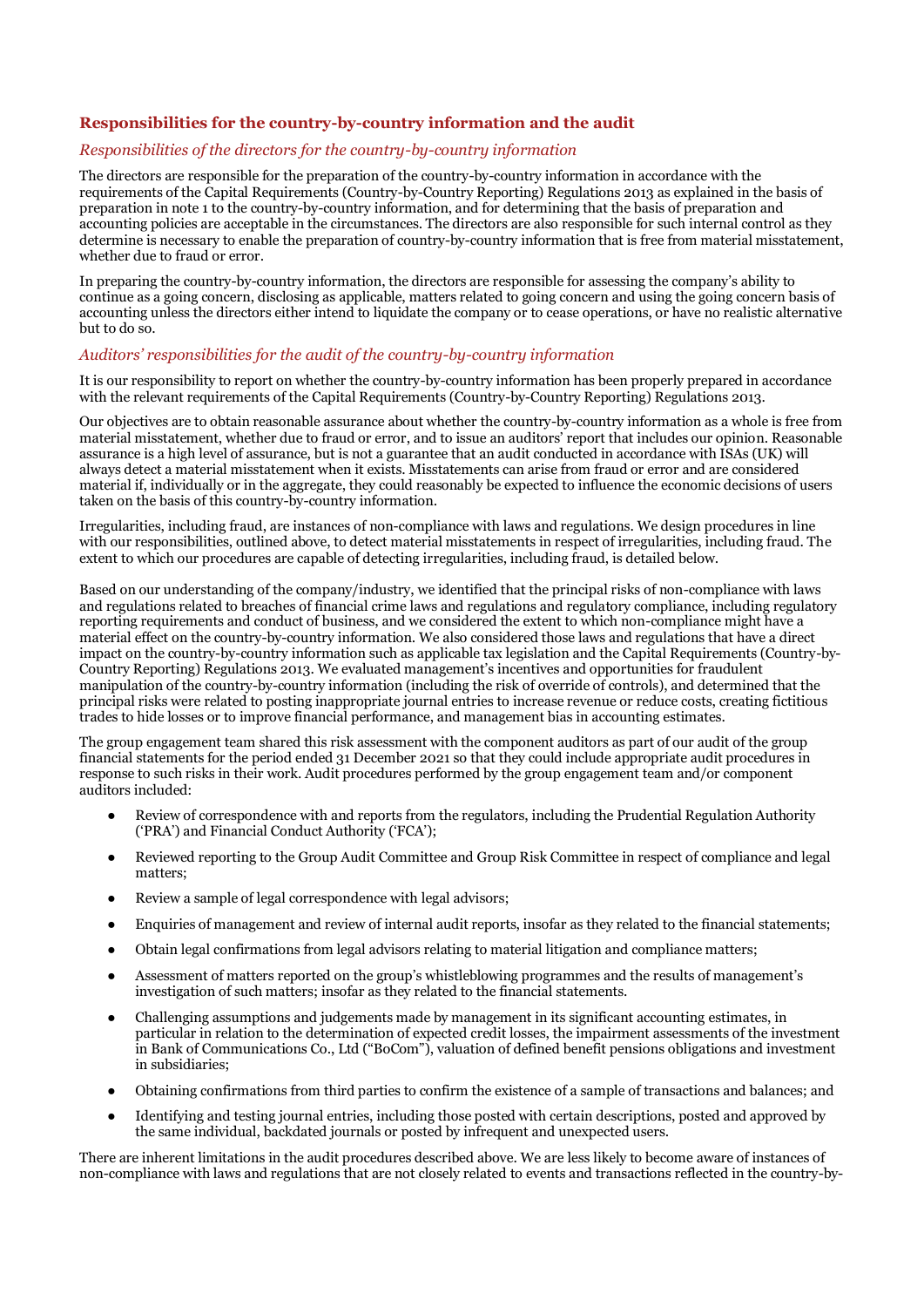country information. Also, the risk of not detecting a material misstatement due to fraud is higher than the risk of not detecting one resulting from error, as fraud may involve deliberate concealment by, for example, forgery or intentional misrepresentations, or through collusion.

A further description of our responsibilities for the audit of the country-by-country information is located on the FRC's website at: www.frc.org.uk/auditorsresponsibilities. This description forms part of our auditors' report.

#### *Use of this report*

This report, including the opinion, has been prepared for and only for the company's directors in accordance with the Capital Requirements (Country-by-Country Reporting) Regulations 2013 and for no other purpose. We do not, in giving this opinion, accept or assume responsibility for any other purpose or to any other person to whom this report is shown or into whose hands it may come, save where expressly agreed by our prior consent in writing.

The engagement partner responsible for this audit is Lawrence Wilkinson.

Prievaterhomelogers LCP

PricewaterhouseCoopers LLP Chartered Accountants and Statutory Auditors London 4th May 2022